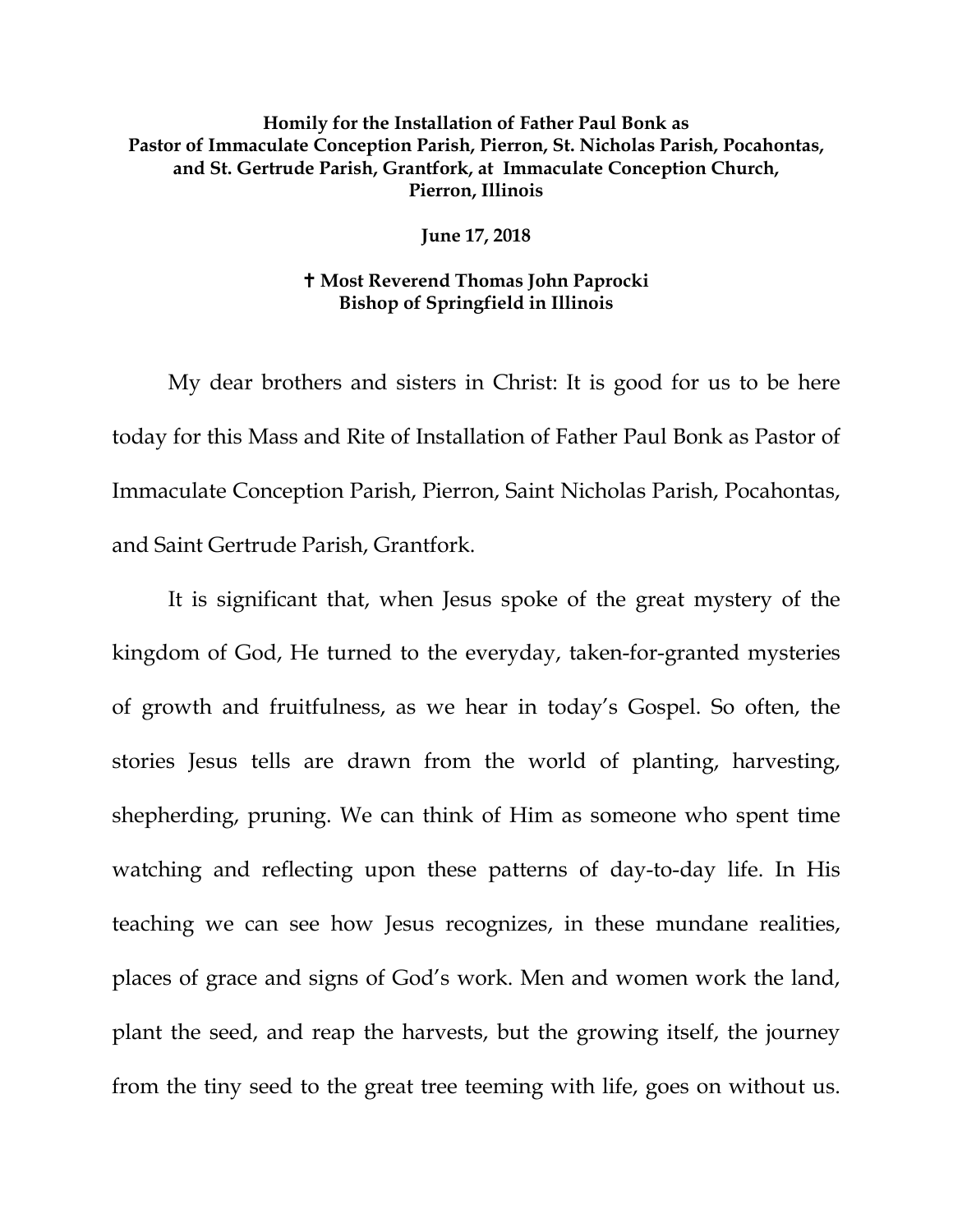God's loving power is secretly at work making our routine efforts abundant with life and goodness. This, Jesus tells us, is what God's kingdom is like.

Just like the prophets before him, Jesus urges his followers to trust not in their own efforts or plans, but in the mystery of God's powerful, ever-creative love for them. The sower still has to prepare the land, and sow the seed; but the real work of new life happens in God's secret ways, while the sower sleeps, and gets on with the rest of life.

In our lives, too, the Lord has sown his seed and is permanently at work within us; but, as Saint Paul explains, for the moment we do not see it, for we live by faith, not by sight. While we are called to cooperate, the work of salvation is God's achievement, not ours. In fact, God is longing for us to grow in faith, hope and love, in freedom and goodness, more than we do ourselves. That is why the Psalmist can speak of believers who have grown old still continuing to flourish, "still full of sap, still green." That is why Saint Paul can proclaim, "We are always full of confidence." That is why we can humbly look forward to the day when the Lord comes; for then he will reveal the harvest that has been achieved in us.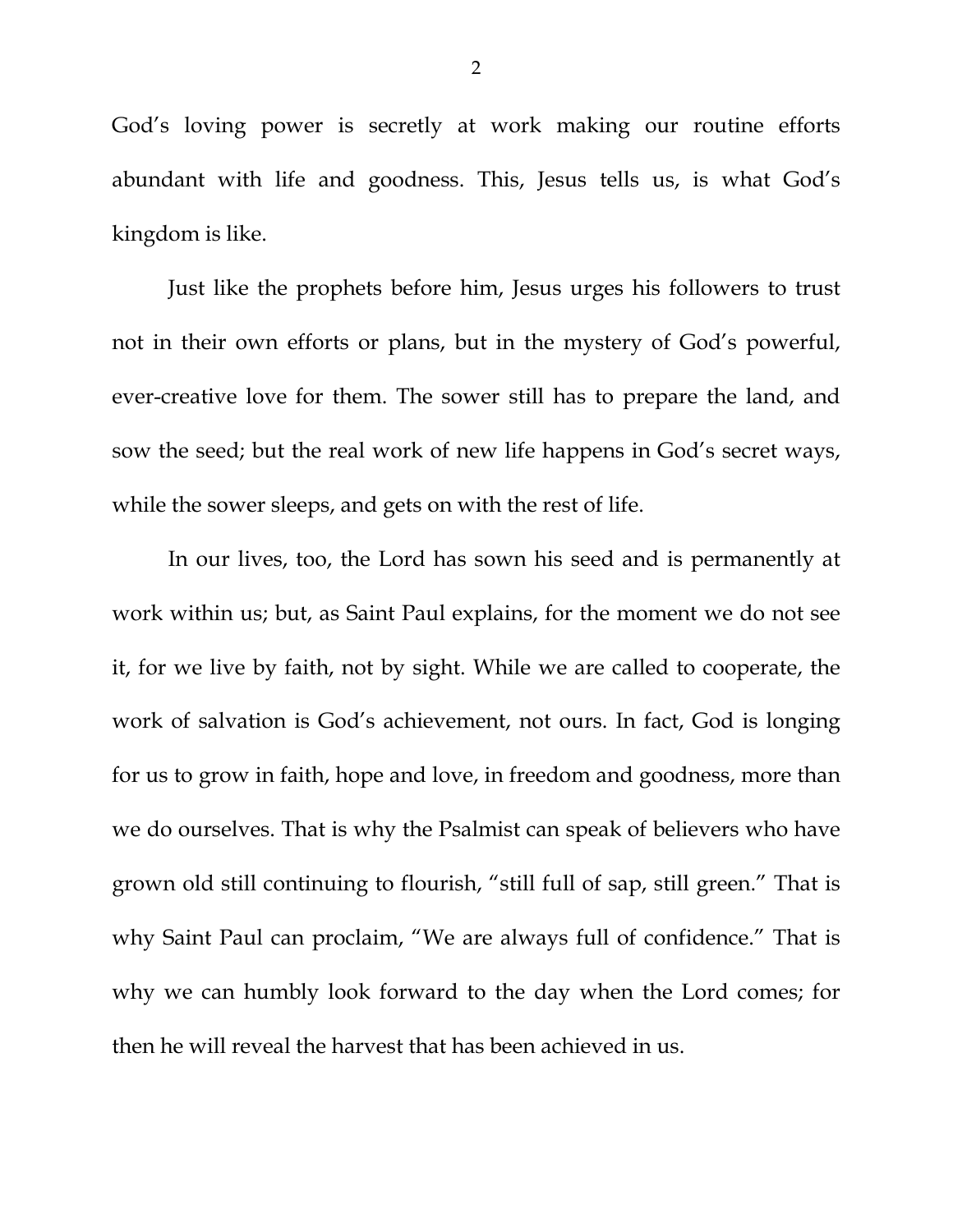Today at this Mass we mark the beginning of a new chapter in the life of Immaculate Conception Parish, Saint Nicholas Parish, and Saint Gertrude Parish with the Installation of your new Pastor. I am very pleased that Father Bonk has accepted the call to serve as the local shepherd of the Catholic communities of faith here in Pierron, Pocahontas and Grantfork. At the same time, I also wish to express my deep appreciation to Father Scott Snider, for his dedicated ministry as Pastor for the past three years.

Father Bonk will now serve you as pastor in this Third Millennium of Christianity, so I think it is fitting to call to mind a theme suggested by our late Holy Father, the Great Pope Saint John Paul II, in his Apostolic Letter, NOVO MILLENNIO INEUNTE, "On entering the New Millennium," which I quote as follows (nos. 30-31): "First of all, I have no hesitation in saying that all pastoral initiatives must be set in relation to holiness."

We grow in holiness by following Jesus as His disciples. Closely related to the notion of discipleship is the concept of stewardship. In the First Letter of St. Peter, he writes of stewardship in these words: "As each one has received a gift, use it to serve one another as good stewards of God's varied grace."[1](#page-7-0)

3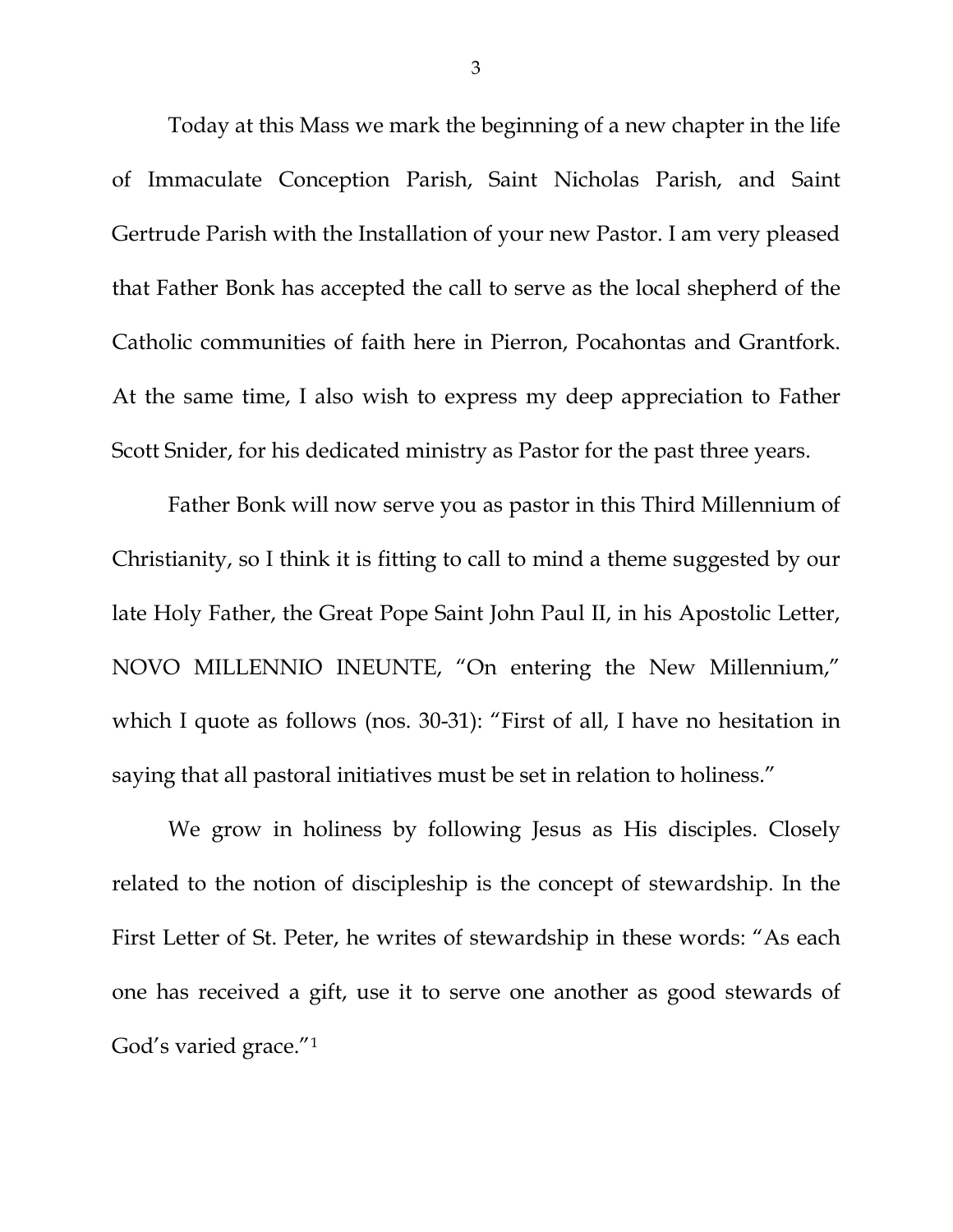In the Fall of 2015, I published my second pastoral letter, entitled, *Ars Crescendi in Dei Gratia*, Latin for "The Art of Growing in God's Grace." In it, I wrote, "The art of growing in God's grace is the key to growth in the Church. Building a culture of growth in the Church starts with inviting people to experience the love of Jesus Christ."

Over the course of the years leading up to the publication of my pastoral letter, I gave much thought to how we could, as a diocese, begin a process of strategic planning for growth in the Church. The growth envisioned is far more than just a quantitative increase in the number of people or the amount of money available to our parishes and the diocese. It is also essential to ensure that we give significant attention to the quality of our growth as we seek to grow more deeply in holiness.

Last year we held our Fourth Diocesan Synod, in which we focused on discipleship and stewardship. In addition to the clergy and consecrated religious who participated, delegates from each of our 129 parishes in this Diocese voted overwhelmingly to adopt a dozen declarations intended to set the direction and tone for the pastoral ministry of this local Church for at least the next ten years.

4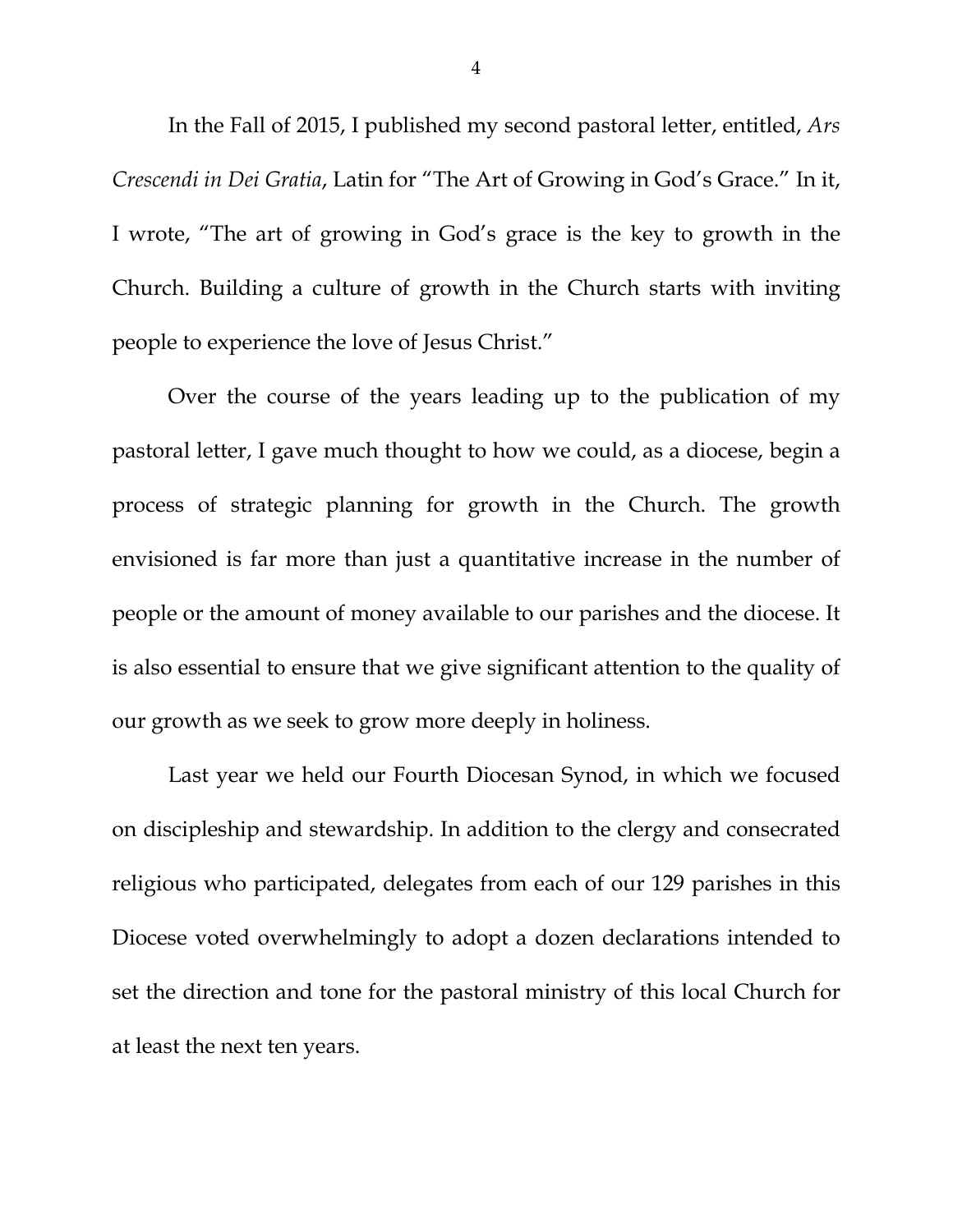The first of these declarations proclaims a new mission statement for all of us as members of this Diocese: "The mission of the Roman Catholic Diocese of Springfield in Illinois is to build a fervent community of intentional and dedicated missionary disciples of the Risen Lord and steadfast stewards of God's creation who seek to become saints. Accordingly, the community of Catholic faithful in this diocese is committed to the discipleship and stewardship way of life as commanded by Christ Our Savior and as revealed by Sacred Scripture and Tradition."

To further this mission, the Diocese of Springfield in Illinois is committed to implementing the Four Pillars of Discipleship and Stewardship, namely, **hospitality, prayer, formation** and **service**. In other words, we will **invite** people proactively to join us in prayer, especially Sunday Mass; we will **provide** well-prepared celebrations of the sacraments and other occasions for **prayer** as signs of hope and paths of grace to heaven; we will **study** the Bible and **learn** more about Jesus and our Catholic faith; and we will **serve** each other, especially those in need, by practicing charity and justice.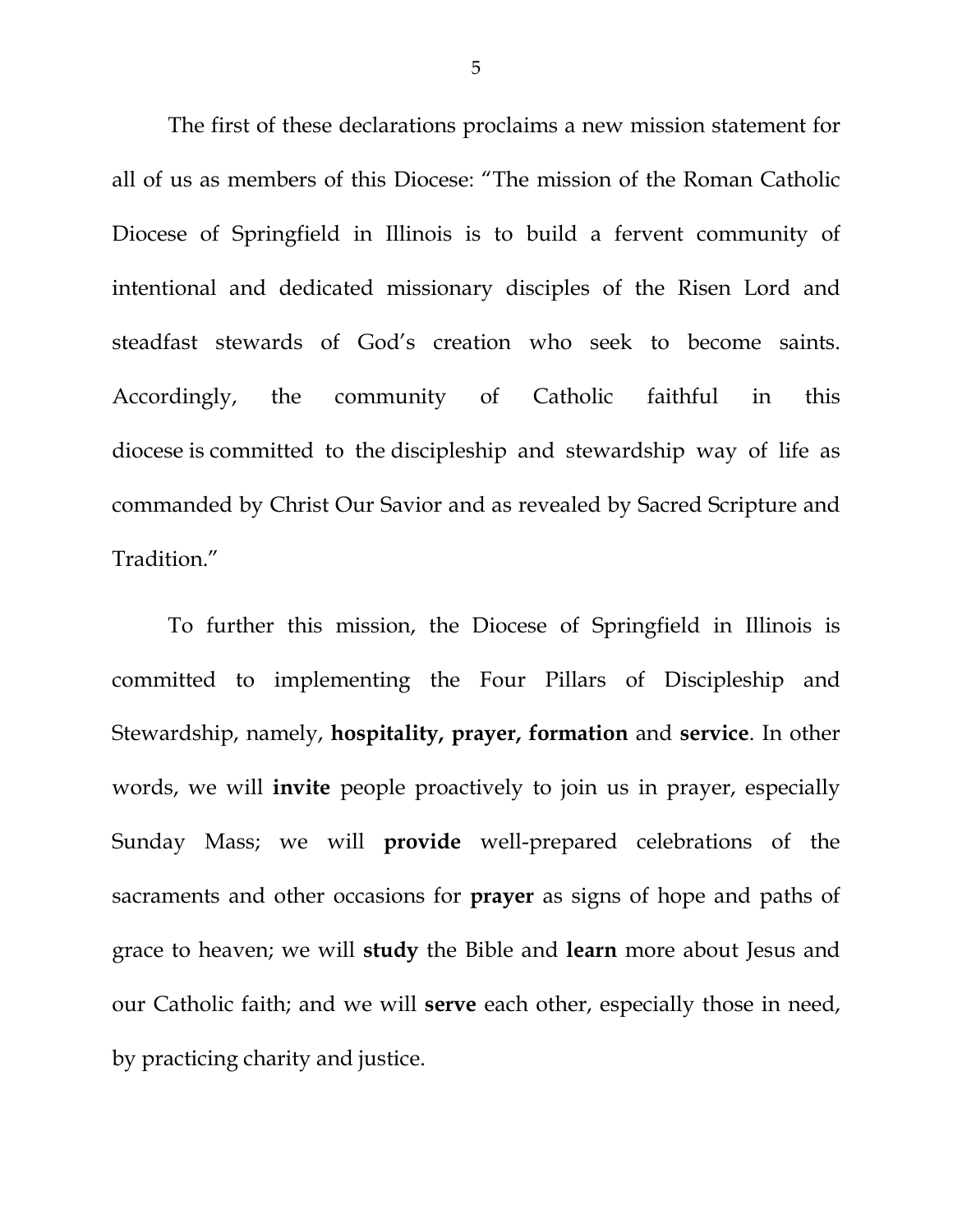Through prayer, discernment, and consultation with others, it has become evident that the Lord is inviting us to embrace more fully our call to discipleship out of which necessarily follows a life of stewardship.[2](#page-7-1)

Stewardship recognizes that everything we have comes from God. Stewardship from God's perspective is that He has given us gifts to be used not just selfishly for ourselves, but to be shared with others. Becoming a disciple means making an intentional decision to accept the Lord's call to follow Him and live the discipleship and stewardship way of life.

I am aware that such a plan for growth is ambitious, but it is one about which I am very optimistic, especially given what this diocese has to offer and the many ways in which various groups are already poised to contribute to that growth. A key group that is essential to this plan for growth is the priests of our diocese, especially our pastors. But they cannot do this alone. They need the help and cooperation of all parishioners. To be able to put into practice the mission of Jesus, we need to be part of a team supporting each other.

Our priests are at the very heart of our journey forward. As Catholics, we rely first and foremost on God's grace. This grace comes to us through the sacraments of the Church of which the priests are the ministers. In a

6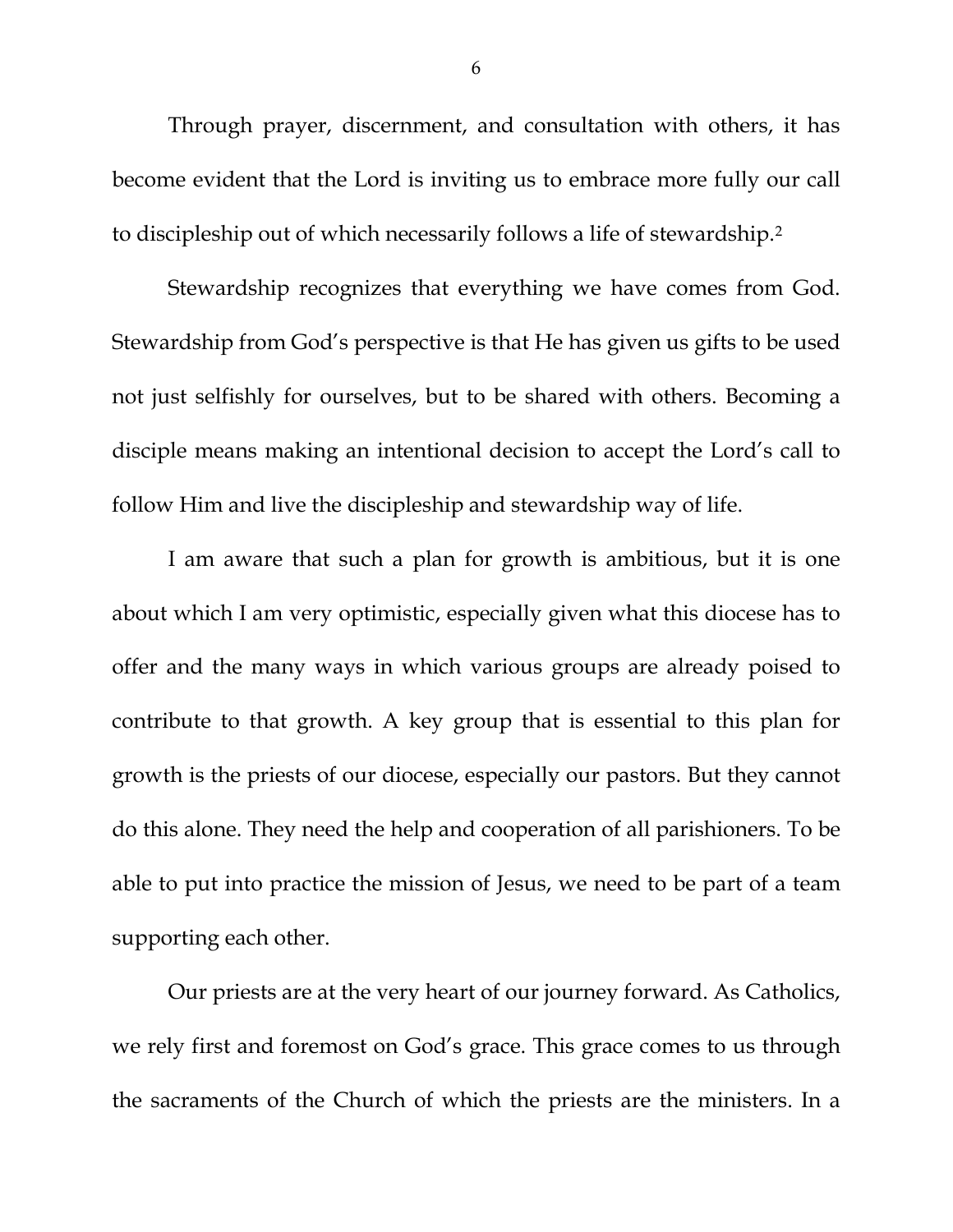special way, it is the priest who celebrates the Eucharist for us, feeding us with the Bread of Life, nourishing and strengthening us for this journey.

Without the Eucharist, this way of life will never succeed. Without priests, we would not have the Eucharist. Therefore, we need our priests for this journey. They teach us how to serve the Lord as committed disciples of Jesus Christ. Please pray for them as they work for the salvation of souls and as we seek to build up the Kingdom of God in our diocese and beyond.

I pray that all of you will work with Father Bonk in seeking to be intentional disciples of the Lord and good stewards of the gifts entrusted to us for the growth of the Church as we journey together toward our inheritance in the glory of Heaven.

Therefore, dear parishioners of Immaculate Conception, Saint Nicholas and Saint Gertrude Parishes, I urge you to strive for holiness, to work and pray with your new pastor. Support him, help him, pray for him, and most of all, love him as he loves you and as Christ calls us to love each other.

May God give us this grace. Amen.